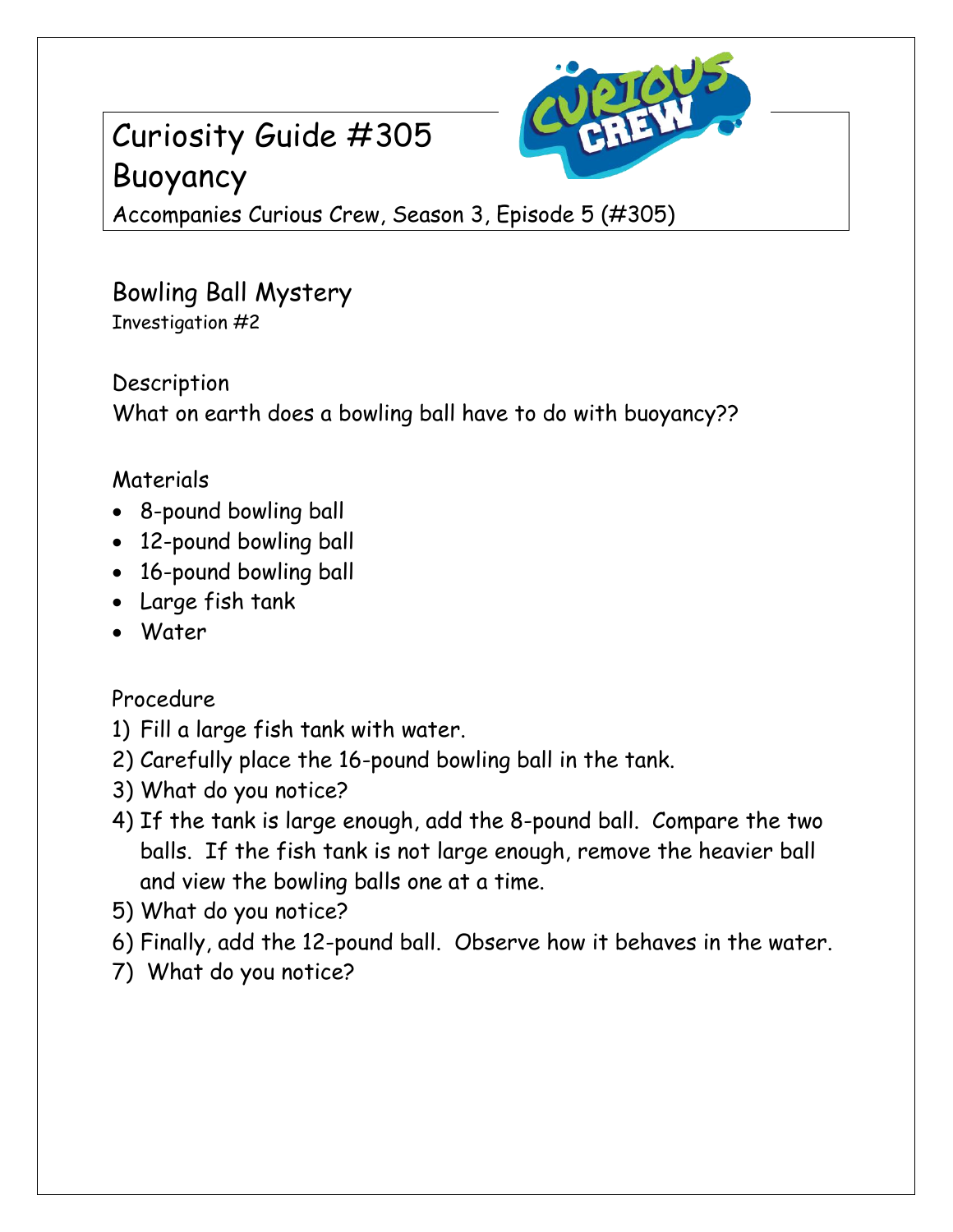## My Results

## Explanation

Buoyancy is determined by both an object's mass and its volume. The relationship between those two factors is referred to as density. Density = Mass divided by Volume. For example, an object that floats in water, like the 8-pound ball, is said to be positively buoyant because its density is less than the fluid around it. An object that sinks, like the 16-pound ball, is said to be negatively buoyant because its density is greater than the density of the fluid around it. If an object neither floats to the top or sinks to the bottom, but is suspended within a medium, it is said to be neutrally buoyant because the densities of both the object and the fluid are the same. This is what happens with the 12-pound ball.

When an object is immersed in a fluid, either liquid or gaseous, there is always an upward force that works against gravity. This buoyancy force is equal to the weight of the fluid it displaces.